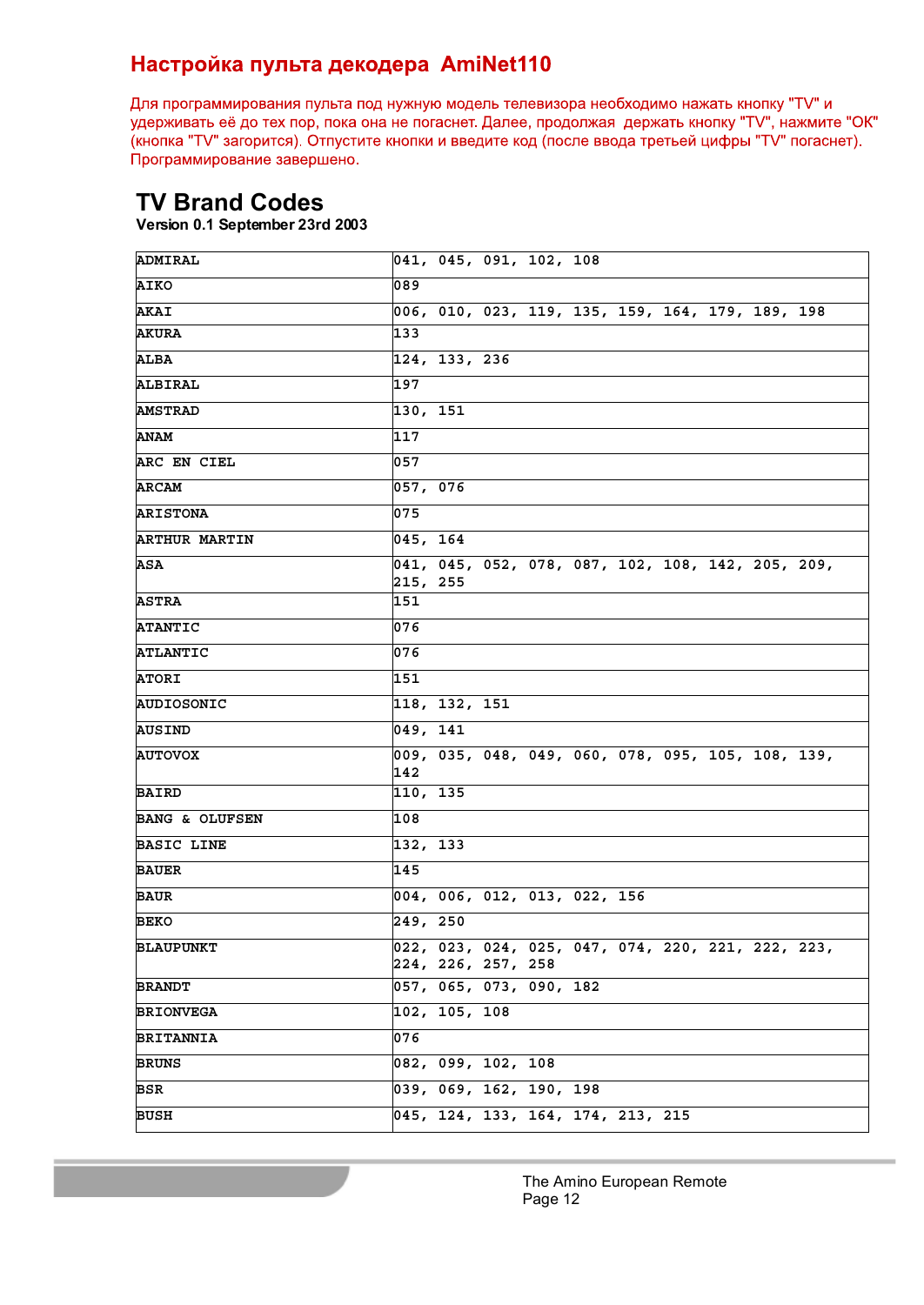| <b>CANDLE</b>       | 079                                               |
|---------------------|---------------------------------------------------|
| <b>CENTURY</b>      | 102, 108                                          |
| $_{\rm CGE}$        | 049, 081, 098, 140, 153, 161, 162, 198, 220, 225, |
| <b>CITIZEN</b>      | 227<br>079                                        |
| <b>CLARIVOX</b>     | 082, 096, 197                                     |
|                     |                                                   |
| <b>CLATRONIC</b>    | 118, 133                                          |
| <b>CONCERTO</b>     | 079                                               |
| <b>CONDOR</b>       | 076                                               |
| <b>CONTEC</b>       | 015, 117                                          |
| CONTINENTAL EDISON  | 057, 065, 090                                     |
| <b>CRAIG</b>        | 117                                               |
| <b>CROSLEY</b>      | 002, 049, 102, 108, 140, 198, 220, 225, 227       |
| CROWN               | 254                                               |
| CTC CLATRONIC       | 026                                               |
| <b>CXC</b>          | 117                                               |
| <b>DAEWOO</b>       | 010, 150, 151, 261                                |
| <b>DANSAI</b>       | 010                                               |
| <b>DECCA</b>        | 027, 058, 060, 097, 110, 169                      |
| DECCA (UK)          | 027, 058, 060, 110, 168                           |
| <b>DEGRAAF</b>      | 045, 135                                          |
| <b>DIXI</b>         | 099, 151                                          |
| <b>DOMEOS</b>       | 010                                               |
| DORIC               | 103                                               |
| <b>DUAL</b>         | 009, 060, 161, 164, 210                           |
| <b>DUAL-TEC</b>     | 060, 151, 162, 211                                |
| <b>DUMONT</b>       | 026, 052, 078, 102, 108, 198, 212, 215            |
| <b>DYNATRON</b>     | 010                                               |
| <b>ELBE</b>         | 155, 197, 203                                     |
| <b>ELECTRO TECH</b> | 151                                               |
| <b>ELEKTRONSKA</b>  | 077                                               |
| <b>ELMAN</b>        | 026, 162                                          |
| <b>ELTA</b>         | 151                                               |
| <b>EMERSON</b>      | 092, 102, 108, 112, 117, 126, 130                 |
| <b>ERRES</b>        | 010                                               |
| <b>ETRON</b>        | 198                                               |
| <b>EUROPHON</b>     | 026, 058, 060, 077, 109, 162, 200                 |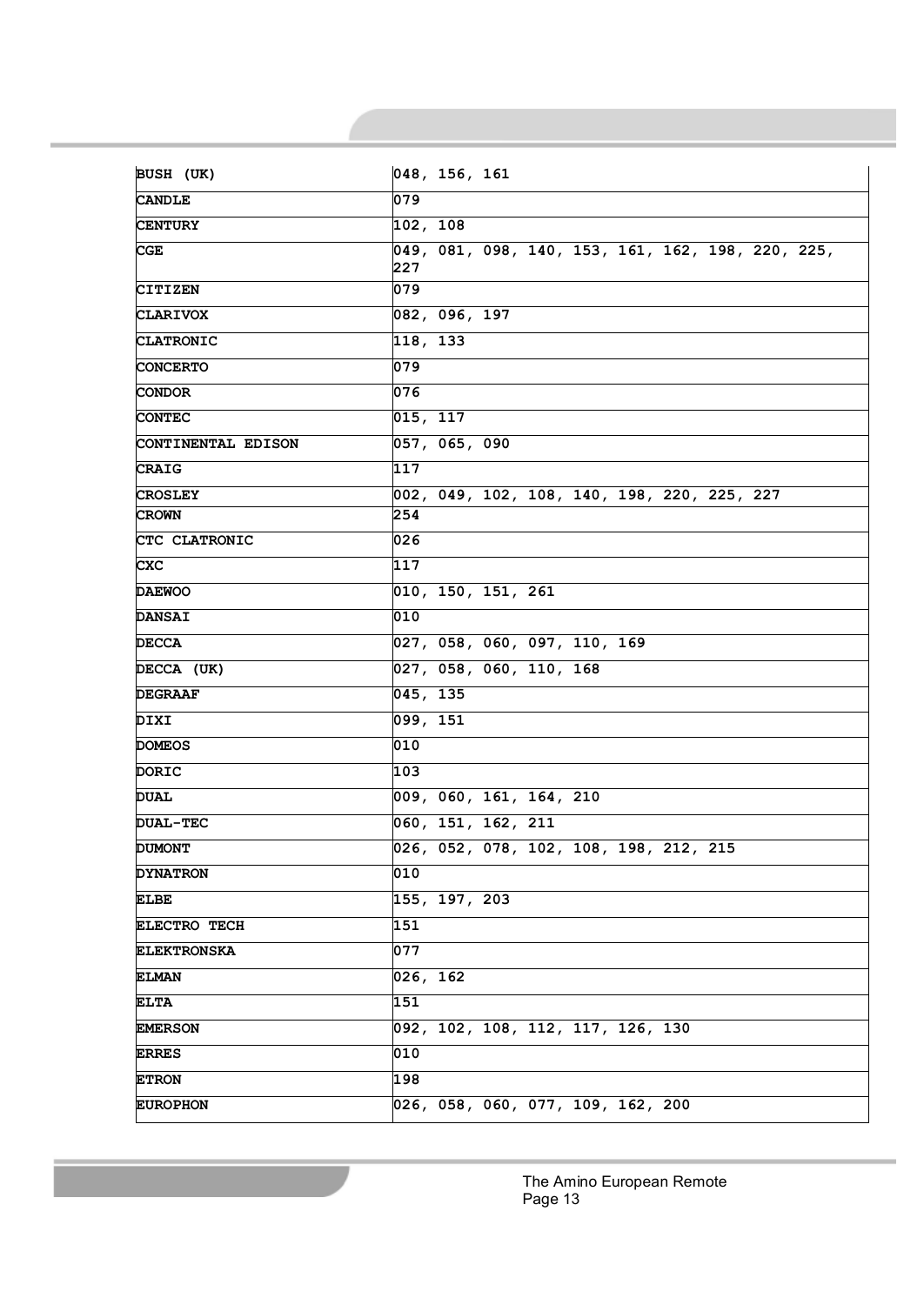| <b>FENNER</b>           | 010, 151                                                                           |
|-------------------------|------------------------------------------------------------------------------------|
| <b>FERGUSON</b>         | 028, 037, 055, 065, 078, 086, 088, 113, 118, 136,<br>146, 197, 199, 228, 231, 234  |
| <b>FIDELITY</b>         | 045, 076, 228                                                                      |
| FIDELITY (UK)           | 056, 059, 193, 228                                                                 |
| <b>FILMNET</b>          | 114                                                                                |
| <b>FINLANDIA</b>        | 045, 232                                                                           |
| <b>FINLUX</b>           | 002, 026, 049, 052, 078, 081, 087, 108, 141, 142,<br> 198, 205, 209, 212, 215, 255 |
| FIRST LINE              | 198                                                                                |
| <b>FISHER</b>           | 002, 009, 014, 051, 060, 080, 082, 098, 102, 108,<br>198, 209                      |
| <b>FORGESTONE</b>       | 228                                                                                |
| <b>FORMENTI</b>         | 045, 049, 076, 108, 145, 154, 198                                                  |
| <b>FORMENTI-PHOENIX</b> | 002, 043, 045, 059, 141                                                            |
| <b>FORTRESS</b>         | 108                                                                                |
| <b>FRONTECH</b>         | 045, 118, 198                                                                      |
| <b>FUJITSU</b>          | 126                                                                                |
| <b>FUNAI</b>            | 039, 069, 117, 118, 126                                                            |
| <b>FUTURETECH</b>       | 117                                                                                |
| GBC.                    | 002, 014, 132, 151, 162, 198                                                       |
| GEC                     | 045, 110, 128, 232                                                                 |
| GEC (UK)                | $\overline{003}$ , 008, 058, 060, 110, 128, 156                                    |
| <b>GELOSO</b>           | 002, 041, 045, 132, 151, 162, 198                                                  |
| <b>GENERAL TECHNIC</b>  | 268                                                                                |
| <b>GENEXXA</b>          | 045, 133                                                                           |
| GOODMANS                | 014, 110, 137, 164, 230                                                            |
| <b>GORENJE</b>          | 098, 106                                                                           |
| <b>GRAETZ</b>           | 045                                                                                |
| GRANADA                 | $ 014, 045, 049, 058, 060, 110, 111, 135, 198, 232$                                |
| GRANADA (UK)            | 008, 014, 045, 049, 058, 060, 103, 131, 152, 156,<br>164                           |
| GRUNDIG                 | 022, 023, 047, 049, 071, 074, 138, 202, 204, 214,<br>215, 282, 283, 284, 285       |
| <b>HANSEATIC</b>        | 002, 012, 014, 043, 059, 156                                                       |
| <b>HANTAREX</b>         | 058                                                                                |
| HEMMERMANN              | 006                                                                                |
| <b>HIFIVOX</b>          | 033, 057                                                                           |
| <b>HINARI</b>           | 007, 014, 045, 126, 135, 151, 164, 198, 201                                        |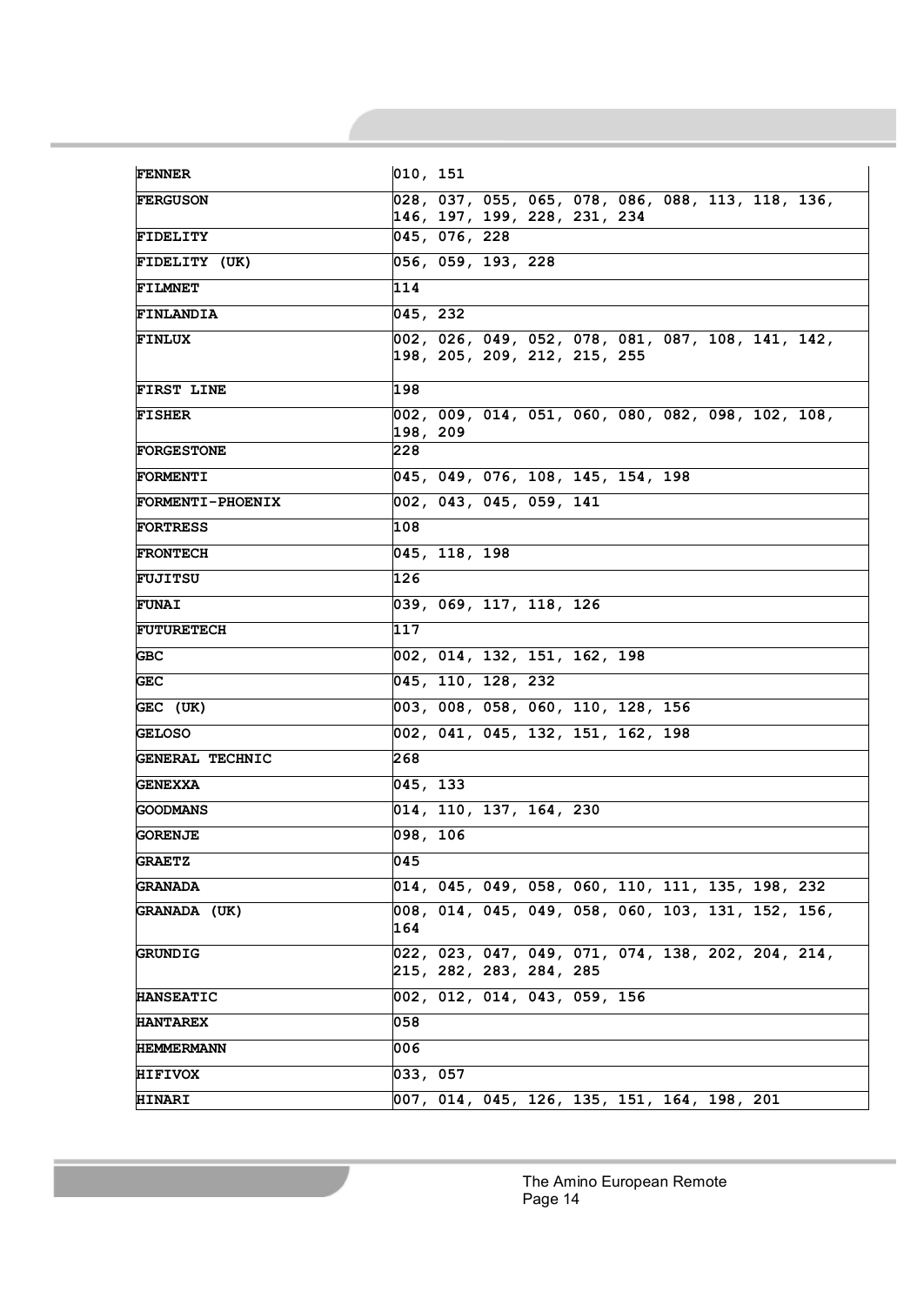| <b>HITACHI</b>       | $ 000, 001, 003, 008, 014, 029, 033, 034, 045, 060,$                                                    |
|----------------------|---------------------------------------------------------------------------------------------------------|
|                      | 063, 070, 128, 156, 160, 182, 183, 184, 186, 187,                                                       |
| <b>HYPER</b>         | 188, 189, 194, 198, 205, 232, 234<br> 059, 060, 151, 162                                                |
|                      |                                                                                                         |
| <b>IMPERIAL</b>      | 045, 049, 081, 098, 140, 161, 162, 220, 225, 227                                                        |
| <b>INGERSOL</b>      | 151                                                                                                     |
| <b>INNO HIT</b>      | 058, 060, 084, 110, 133, 137, 151, 201                                                                  |
| <b>INNOVATION</b>    | 259, 260, 261, 262, 264, 265, 266, 271, 272, 276,                                                       |
|                      | 277, 278                                                                                                |
| <b>INTERFUNK</b>     | 003, 004, 006, 012, 018, 045, 049, 108, 164, 179,                                                       |
|                      | 182, 198, 223                                                                                           |
| <b>IRRADIO</b>       | 049, 132, 133, 137, 141, 151, 201                                                                       |
| ISUKAI               | 133                                                                                                     |
|                      |                                                                                                         |
| <b>ITT</b>           | 003, 004, 005, 006, 007, 008, 018, 041, 045, 049,<br> 124, 129, 135, 150, 160, 164, 174, 192, 198, 209, |
|                      | 233, 243                                                                                                |
| <b>ITT-NOKIA</b>     | 003, 004, 005, 006, 007, 008, 018, 041, 045, 049,                                                       |
|                      | 124, 129, 135, 150, 160, 164, 174, 192, 198, 209,                                                       |
|                      | 233, 243                                                                                                |
| JVC                  | 007, 072, 144, 158, 159, 174, 179                                                                       |
| <b>KAISUI</b>        | 059, 132, 133                                                                                           |
| <b>KAMOSONIC</b>     | 060                                                                                                     |
| <b>KARCHER</b>       | 059, 060, 084, 109, 132, 151, 156, 205                                                                  |
| <b>KAWASHO</b>       | 076                                                                                                     |
| <b>KENDO</b>         | 026                                                                                                     |
| <b>KENNEDY</b>       | 002, 035, 095, 198                                                                                      |
| KONKA                | 270                                                                                                     |
| <b>KORTING</b>       | 043, 101, 102, 108, 154                                                                                 |
| KTV                  | 060, 117                                                                                                |
| <b>LENOIR</b>        | 060, 151                                                                                                |
| LEYEO                | 118                                                                                                     |
| <b>LG (GOLDSTAR)</b> | 059, 060, 076, 079, 137, 149, 151, 156, 162, 164                                                        |
| <b>LIFETEC</b>       | 259, 260, 261, 262, 264, 265, 266, 267, 268, 269,                                                       |
|                      | 271, 276, 277, 278                                                                                      |
| <b>LOEWE OPTA</b>    | 012, 013, 058, 061, 108                                                                                 |
| LOGIC                | 169, 228                                                                                                |
| <b>LOGIK</b>         | 055, 168, 228                                                                                           |
| <b>LOWEWE</b>        | 083                                                                                                     |
| <b>LUMA</b>          | $035, 045, \overline{190}$                                                                              |
| <b>LUXMAN</b>        | 079                                                                                                     |
| LUXMAN STEREO TUNER  | 079                                                                                                     |
|                      |                                                                                                         |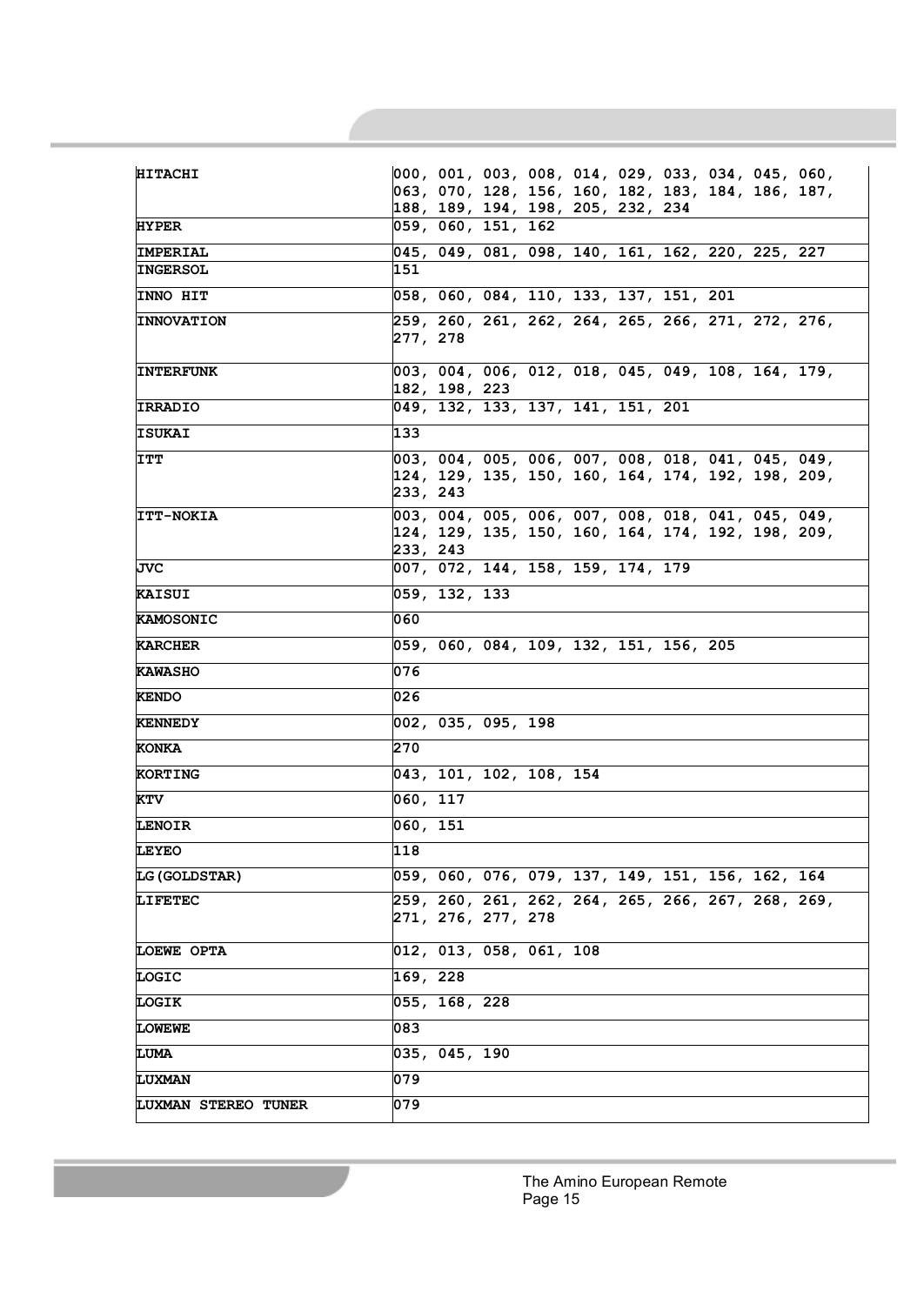| <b>LUXOR</b>          | 000, 006, 018, 034, 042, 045, 046, 049, 060, 067,<br> 135, 137, 156, 160, 191, 192, 198 |
|-----------------------|-----------------------------------------------------------------------------------------|
| <b>LYCO</b>           | 118                                                                                     |
| <b>MAGNADYNE</b>      | 002, 006, 026, 058, 064, 077, 102, 108, 162, 198                                        |
|                       |                                                                                         |
| <b>MAGNAFON</b>       | 026, 049, 058, 059, 064, 076, 109, 200                                                  |
| <b>MANESTH</b>        | 010                                                                                     |
| <b>MARANTZ</b>        | 010                                                                                     |
| <b>MARELLI</b>        | 108                                                                                     |
| MARK                  | 010                                                                                     |
| <b>MATSUI</b>         | 006, 045, 060, 069, 110, 115, 124, 127, 130, 151,<br> 156, 168, 169                     |
| <b>MAXIMAL</b>        | 007, 198                                                                                |
| <b>MCMICHAEL</b>      | 128                                                                                     |
| <b>MEDION</b>         | 259, 260, 261, 262, 264, 265, 266, 267, 268, 269,<br> 271, 272, 276, 277, 278           |
| <b>MEMOREX</b>        | 151                                                                                     |
| <b>METZ</b>           | 023, 074, 100, 104, 108, 148, 207, 208                                                  |
| MGA                   | 123                                                                                     |
| <b>MICROMAXX</b>      | 259, 262, 264, 265, 271, 276, 277, 278                                                  |
| <b>MINERVA</b>        | 022, 023, 049, 138, 214, 215                                                            |
| <b>MISTRAL</b>        | 228                                                                                     |
| MITSUBISHI            | $\sqrt{014}$ , 020, 023, 066, 119, 120, 123, 167, 169, 174                              |
| <b>MIVAR</b>          | 049, 050, 058, 059, 076, 077, 137, 143, 203                                             |
| MTC                   | 079                                                                                     |
| <b>MULTITECH</b>      | 026, 058, 060, 064, 098, 132, 151                                                       |
| <b>MURPHY</b>         | 045, 209                                                                                |
| <b>MURPHY</b><br>(UK) | 008, 103                                                                                |
| N.E.I.                | 010, 096                                                                                |
| NAD                   | 134                                                                                     |
| $_{\rm NEC}$          | 014, 171, 172, 173                                                                      |
| <b>NECKERMANN</b>     | 045, 060, 098, 108, 156, 193, 198, 221, 223, 224                                        |
| <b>NEDIATOR</b>       | 010                                                                                     |
| NICAMAGIC             | 076                                                                                     |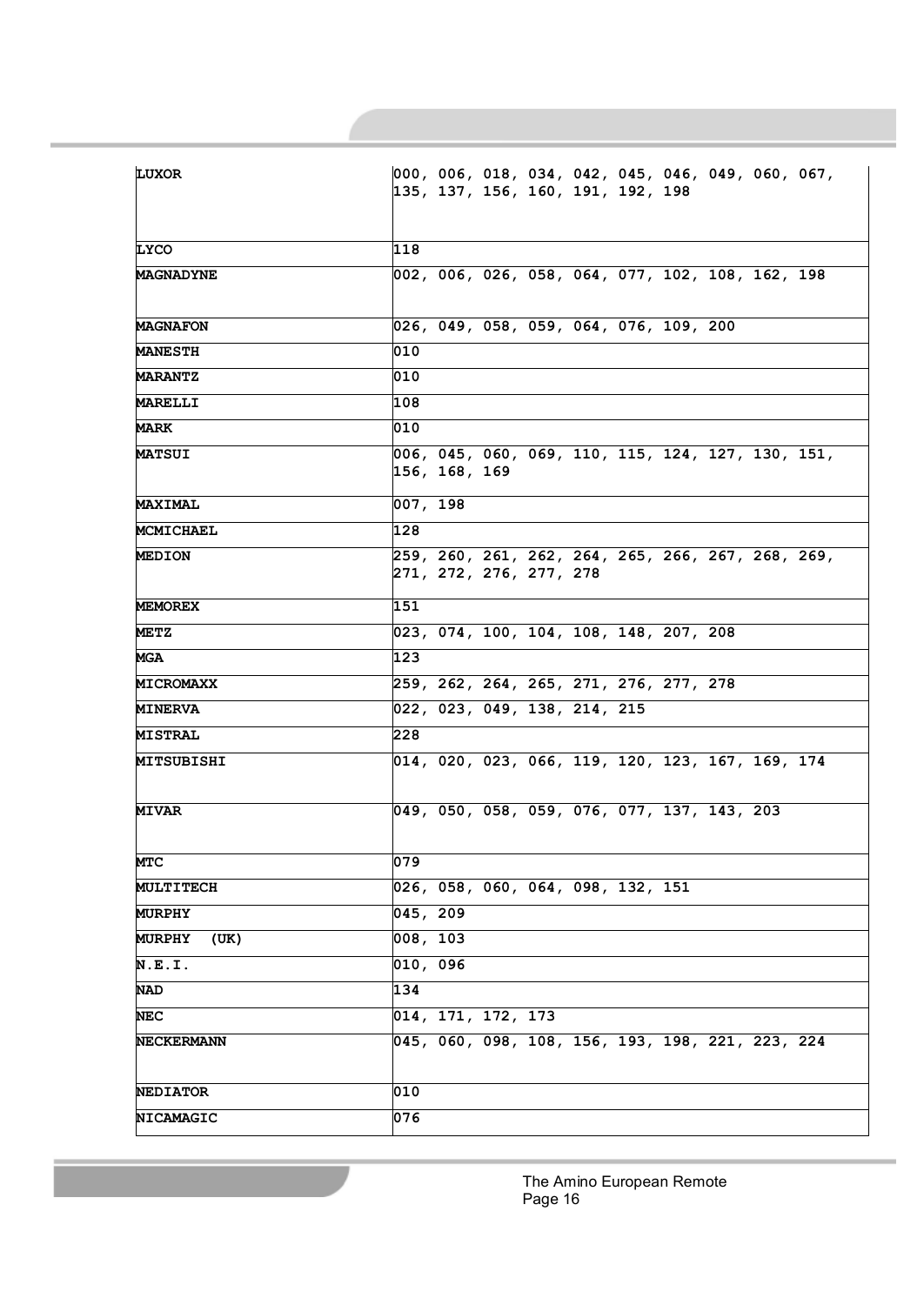|                        | 110, 133, 164, 170, 201                              |
|------------------------|------------------------------------------------------|
| <b>NOBLIKO</b>         | 026, 049, 059, 064, 138, 141                         |
| <b>NOGAMATIC</b>       | 057                                                  |
| <b>NOKIA</b>           | 003, 004, 005, 006, 007, 008, 018, 041, 045, 049,    |
|                        | 124, 129, 135, 150, 160, 164, 174, 192, 198, 209,    |
|                        | 233, 243, 246, 279                                   |
| NORDMENDE              | 003, 029, 033, 045, 053, 054, 057, 105, 113, 159,    |
|                        | 179, 181, 182, 189, 194, 263                         |
| <b>OCEANIC</b>         | 032, 165, 198                                        |
| OCEANIC (F)            | 003, 006, 032, 044, 166                              |
| <b>ONCEAS</b>          | 060                                                  |
| <b>ONWA</b>            | 117                                                  |
| <b>ORION</b>           | 006, 039, 069, 085, 121, 124, 125, 130, 148, 151,    |
|                        | 168, 169, 198, 237, 242                              |
| <b>OSAKA</b>           | 201                                                  |
| OSAKI                  | $\overline{110}$ , 133, 201                          |
| <b>OSUME</b>           | 015                                                  |
| OTTO VERSAND           | 002, 012, 014, 022, 060, 156, 174, 198               |
| <b>PAEL</b>            | 059, 141                                             |
| <b>PANASONIC</b>       | 003, 020, 021, 045, 070, 131, 175, 196, 256, 274     |
| <b>PANORAMIC</b>       | 235                                                  |
| PATHE MARCONI          | 057                                                  |
| PATHE' CINEMA (F)      | 043, 059, 162, 166, 197                              |
| <b>PAUSA</b>           | 151                                                  |
| <b>PAUZA</b>           | 151                                                  |
| <b>PERDIO</b>          | 089, 110                                             |
| <b>PHILCO</b>          | 002, 049, 081, 098, 102, 108, 140, 161, 162, 175,    |
|                        | 220, 225, 227, 245, 247                              |
| <b>PHILIPS</b>         | $ 010, 036, 059, 062, 068, 075, 076, 102, 108, 128,$ |
|                        | 203, 228, 229, 243, 244, 251, 273                    |
|                        |                                                      |
| <b>PHOENIX</b>         | 108                                                  |
| <b>PHONOLA</b>         | 075, 108                                             |
| <b>PIONEER</b>         | 029, 045, 134, 182                                   |
| <b>PRANDONI-PRINCE</b> | 041, 045, 049, 058, 141                              |
| PRANDONI-PROMCE        | 045, 049, 058                                        |
|                        | 045                                                  |

The Amino European Remote Page 17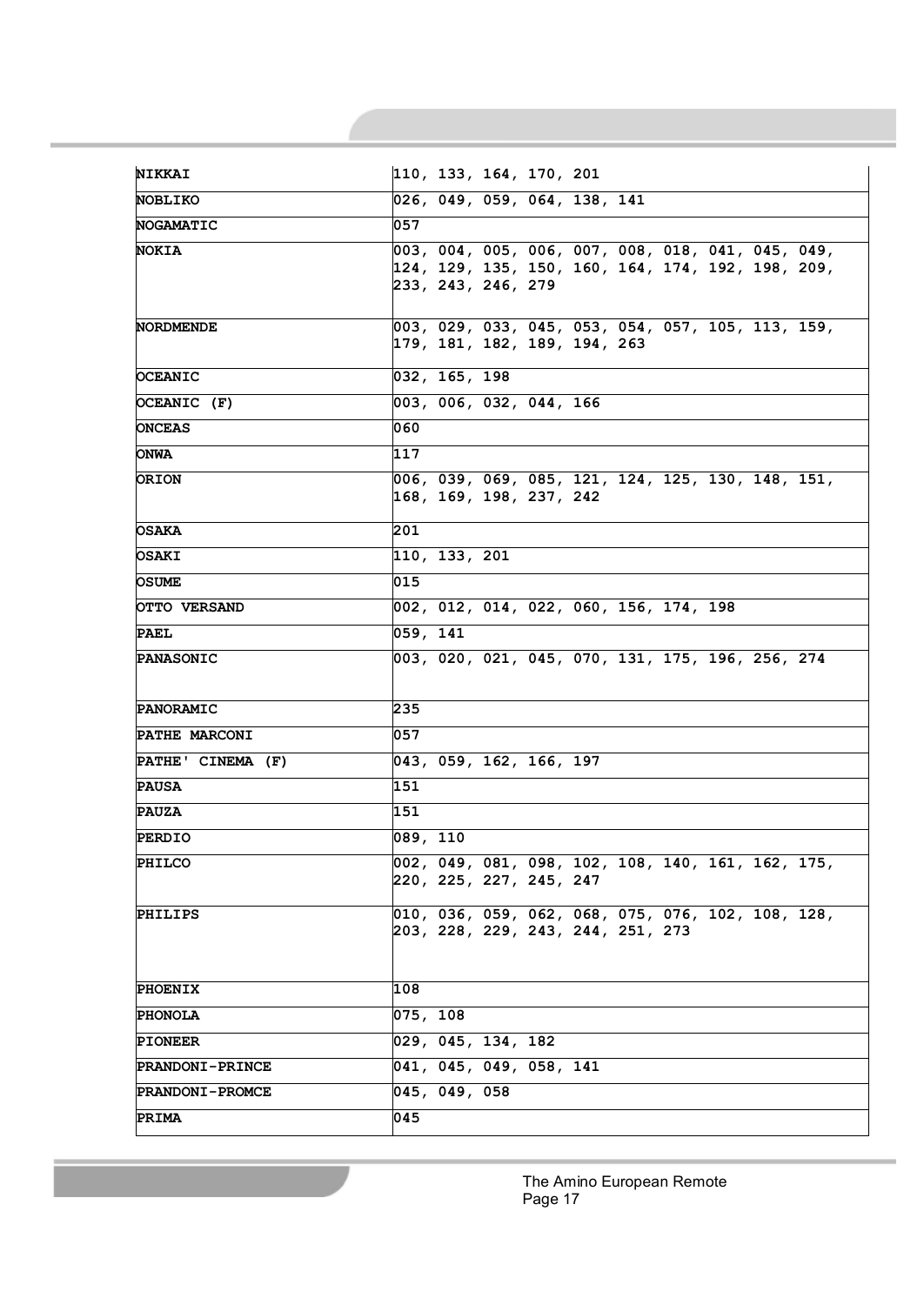| <b>PROFEX</b>           | 198                                                                                                                                                    |
|-------------------------|--------------------------------------------------------------------------------------------------------------------------------------------------------|
| <b>PROTECH</b>          | 064, 118, 198                                                                                                                                          |
| <b>OUELLE</b>           | 004, 006, 012, 022, 023, 039, 049, 052, 060, 078,<br> 137, 138, 141, 142, 164, 168, 205, 209, 214, 215,<br>220, 221, 223, 224, 225, 227, 255, 257, 258 |
| <b>RADIOMARELLI</b>     | 010, 045, 066, 077, 108                                                                                                                                |
| <b>RADIONETTE</b>       | 003, 205, 209                                                                                                                                          |
| <b>RADIOLA</b>          | 229                                                                                                                                                    |
| <b>RANK</b>             | 048, 215                                                                                                                                               |
| <b>RBM</b>              | 213, 215                                                                                                                                               |
| RBM (UK)                | 048                                                                                                                                                    |
| <b>REDIFFUSION</b>      | 045, 066, 164, 198, 233                                                                                                                                |
| <b>REDIFFUSION (UK)</b> | 006, 008, 103                                                                                                                                          |
| <b>REX</b>              | 007, 010, 035, 041, 045, 095, 190, 206, 210, 211                                                                                                       |
| RFT                     | 099, 251                                                                                                                                               |
| <b>ROADSTAR</b>         | 132, 151                                                                                                                                               |
| <b>ROTEL</b>            | 015                                                                                                                                                    |
| <b>SABA</b>             | 029, 033, 042, 045, 053, 054, 057, 058, 065, 073,<br> 093, 102, 107, 108, 113, 179, 181, 182, 189, 194,<br>263                                         |
| <b>SACCS</b>            | 197                                                                                                                                                    |
| <b>SAISHO</b>           | 045, 060, 116, 124, 130, 151, 167, 168, 169                                                                                                            |
| <b>SALORA</b>           | 001, 004, 006, 007, 034, 045, 067, 129, 135, 152,<br> 156, 160, 164, 191, 192, 193, 198, 232                                                           |
| SAMBERS                 | 026, 049, 058, 064, 109, 137, 141, 200                                                                                                                 |
| <b>SAMSUNG</b>          | 010, 060, 084, 098, 110, 118, 137, 151, 201                                                                                                            |
| <b>SANYO</b>            | 014, 015, 040, 060, 080, 082, 098, 102, 110, 111,<br> 129, 135, 169, 174, 205, 209, 255                                                                |
| SBR                     | 068, 075, 128, 228                                                                                                                                     |
| <b>SCHAUB LORENZ</b>    | 045                                                                                                                                                    |
| <b>SCHNEIDER</b>        | 002, 007, 009, 045, 051, 059, 060, 075, 132, 136,<br>162, 164, 210, 211, 229                                                                           |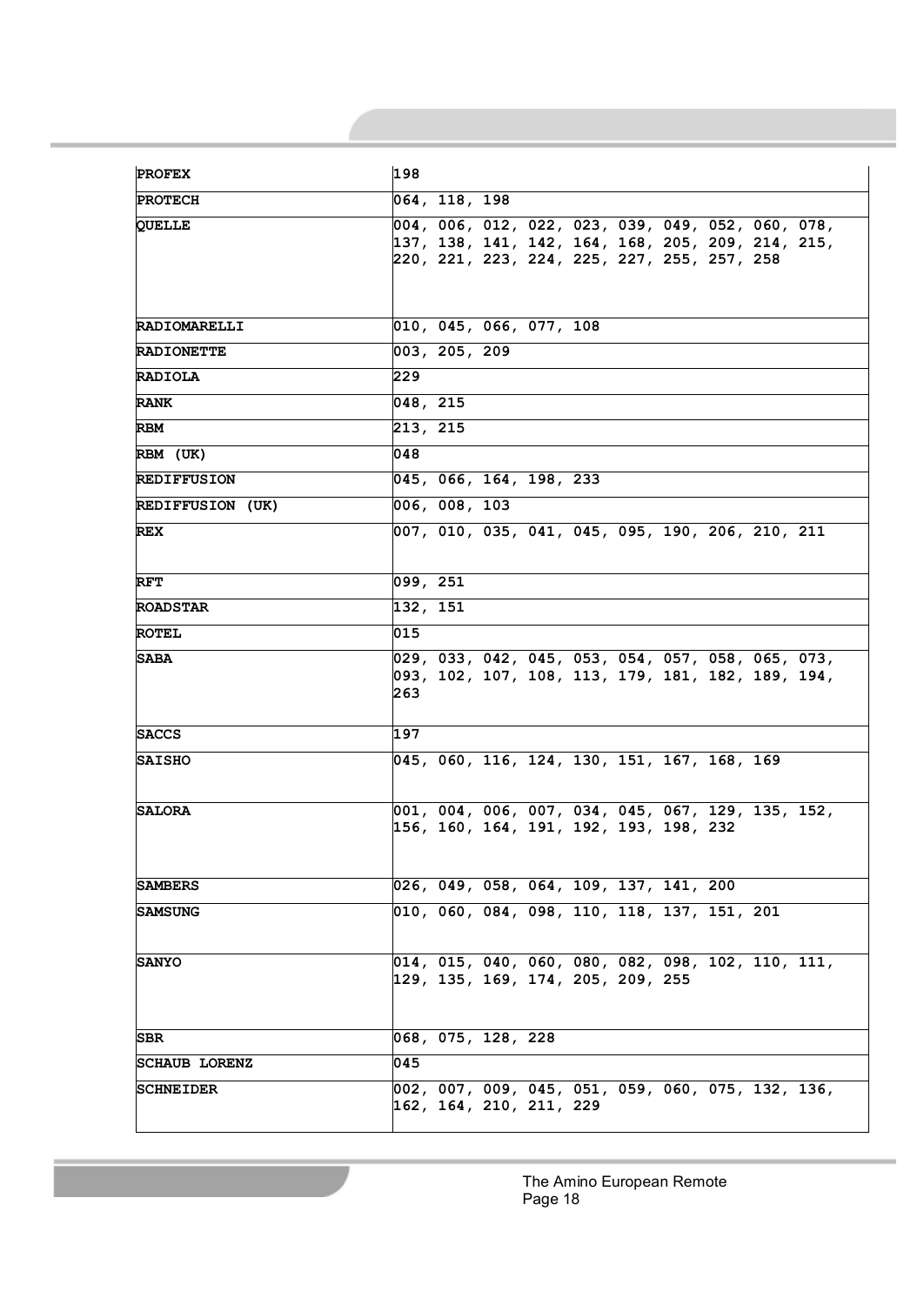| <b>SCOTT</b>      | 117, 126                                                                                                                  |
|-------------------|---------------------------------------------------------------------------------------------------------------------------|
| <b>SEG</b>        | 026, 060, 082, 099                                                                                                        |
| SEI               | 064, 069, 108, 130, 148, 198                                                                                              |
| <b>SELECO</b>     | 007, 010, 035, 041, 045, 095, 190, 206, 210, 211                                                                          |
| <b>SENTRA</b>     | 160                                                                                                                       |
| <b>SHARP</b>      | 014, 015, 019, 176, 178                                                                                                   |
| <b>SIAREM</b>     | 002, 026, 058, 064, 102, 108, 198                                                                                         |
| <b>SICATEL</b>    | 197                                                                                                                       |
| <b>SIEMENS</b>    | $\sqrt{015}$ , $\sqrt{022}$ , $\sqrt{023}$ , $\sqrt{045}$ , $\sqrt{074}$ , 201, 220, 221, 222, 223,<br>224, 226, 257, 258 |
| <b>SILVER</b>     | 118                                                                                                                       |
| <b>SINGER</b>     | 002, 026, 102, 108                                                                                                        |
| <b>SINUDYNE</b>   | 002, 006, 010, 026, 039, 064, 069, 085, 094, 102,<br>108, 124, 130, 132, 148, 163, 198                                    |
| <b>SKANTIC</b>    | 045                                                                                                                       |
| <b>SOLAVOX</b>    | 045, 164, 201                                                                                                             |
| SONOKO            | 010, 118, 151                                                                                                             |
| <b>SONY</b>       | 014, 017, 112, 168, 169, 275                                                                                              |
| <b>SOUNDESIGN</b> | 117                                                                                                                       |
| SSS               | 117                                                                                                                       |
| <b>STERN</b>      | 007, 010, 035, 041, 045, 095, 190, 206, 210, 211                                                                          |
| <b>SUNKAI</b>     | 069                                                                                                                       |
| <b>SUPRA</b>      | 079                                                                                                                       |
| <b>TANDBERG</b>   | 016, 033, 061, 102, 142, 177, 179, 208                                                                                    |
| <b>TANDY</b>      | 019, 045, 133, 153                                                                                                        |
| <b>TASHIKO</b>    | 014                                                                                                                       |
| <b>TATUNG</b>     | 027, 058, 060, 097, 110, 168, 169                                                                                         |
| TCM               | 262, 264, 271, 276, 277, 278                                                                                              |
| <b>TECHNICS</b>   | 131                                                                                                                       |
| <b>TECHWOOD</b>   | 079                                                                                                                       |
| <b>TEKNIKA</b>    | 117, 123, 126                                                                                                             |
| TELE              | 114                                                                                                                       |
| <b>TELEAVIA</b>   | 057, 065, 073, 182                                                                                                        |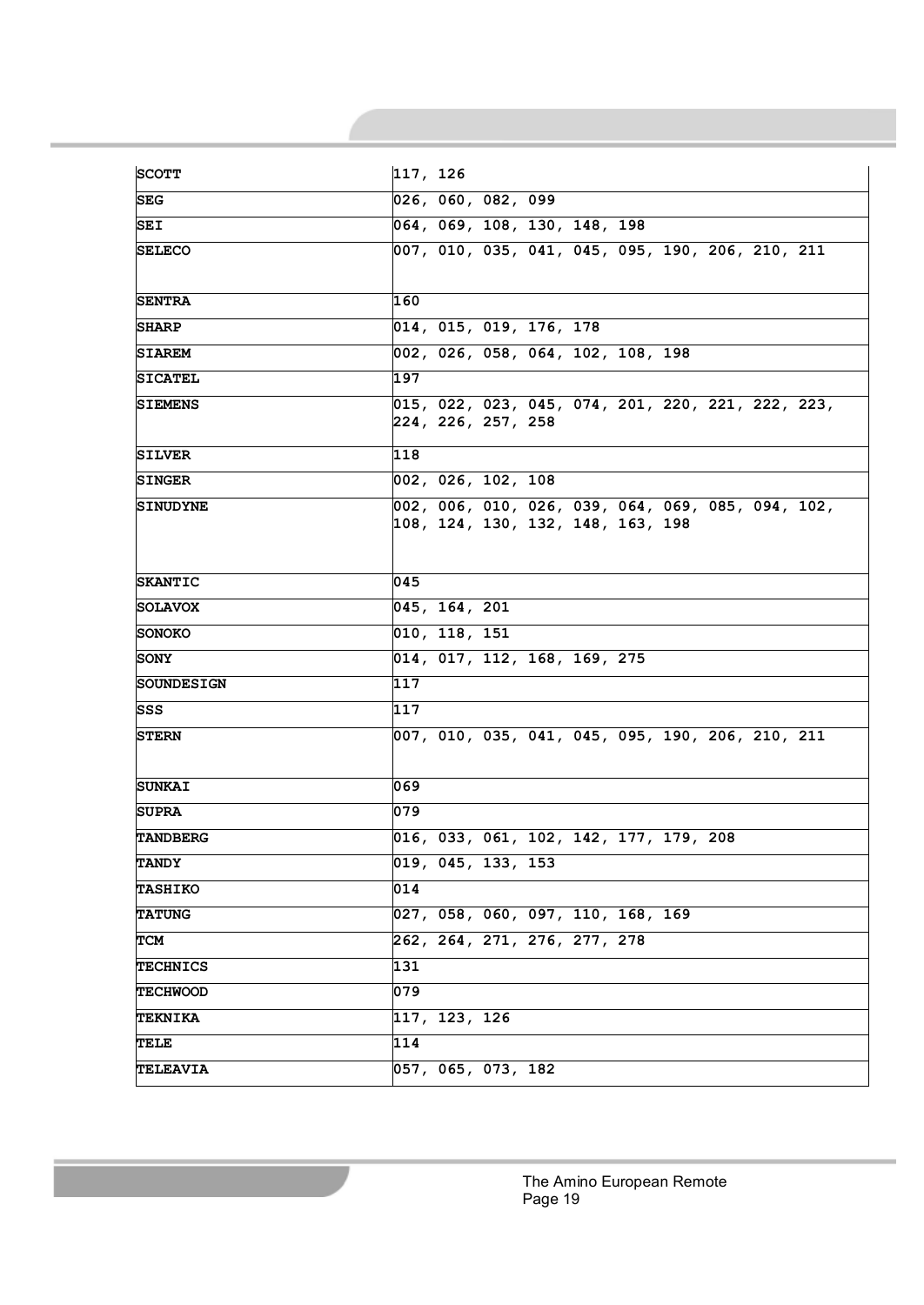| <b>TELEFUNKEN</b>         | $ 029, 030, 031, 055, 073, 113, 147, 159, 179, 180,$<br> 181, 182, 199, 216, 217, 218, 219, 220, 225, 227,<br>252, 263 |
|---------------------------|------------------------------------------------------------------------------------------------------------------------|
| TELETECH                  | 151                                                                                                                    |
| <b>TEMPEST</b>            | 238, 239, 240, 241                                                                                                     |
| <b>TENSAI</b>             | 133, 209                                                                                                               |
| <b>TEXET</b>              | 060                                                                                                                    |
| <b>THOMSON</b>            | 033, 048, 053, 057, 063, 065, 073, 090, 124, 157,<br> 159, 179, 181, 182, 189, 194, 253                                |
| <b>THORN</b>              | 074, 086, 209, 225, 227, 228                                                                                           |
| <b>THORN-FERGUSON</b>     | 028, 037, 055, 065, 078, 086, 088, 113, 118, 136,<br>146, 197, 199, 228                                                |
| TMK                       | 014, 079, 147                                                                                                          |
| <b>TOSHIBA</b>            | 014, 038, 048, 122, 127, 170, 174, 185, 215, 280,<br>281                                                               |
| <b>TRANS CONTINENS</b>    | 045                                                                                                                    |
| TRISTAR                   | 228                                                                                                                    |
| TRIUMPH                   | 048, 058, 212                                                                                                          |
| UHER                      | 043, 045, 048, 049, 051, 131, 154                                                                                      |
| <b>ULTRAVOX</b>           | 002, 026, 059, 102, 108, 198                                                                                           |
| UNIVERSUM                 | 118, 205                                                                                                               |
| <b>UNIVOX</b>             | 197                                                                                                                    |
| <b>VEGAVOX</b>            | 081                                                                                                                    |
| VEXA                      | 010, 151                                                                                                               |
| <b>VICTOR</b>             | 144, 159                                                                                                               |
| <b>VIDEOTON</b>           | 248                                                                                                                    |
| <b>VORTEC</b>             | 010, 065                                                                                                               |
| <b>VOXSON</b>             | 041, 045, 049, 102, 108                                                                                                |
| <b>WALTHAM</b>            | 045                                                                                                                    |
| <b>WATSON</b>             | 043, 220, 224                                                                                                          |
| WATT RADIO                | 002, 006, 026, 059, 064, 076, 109, 197, 198, 200                                                                       |
| WEGA                      | 014, 108, 198                                                                                                          |
| <b>WEGA COLOR</b>         | 102                                                                                                                    |
| WELTBLICK                 | 010                                                                                                                    |
| <b>WESTON</b>             | $\overline{1}$ 62                                                                                                      |
| <b>WHITE WESTINGHOUSE</b> | 010, 026, 043, 059, 076, 140, 154                                                                                      |